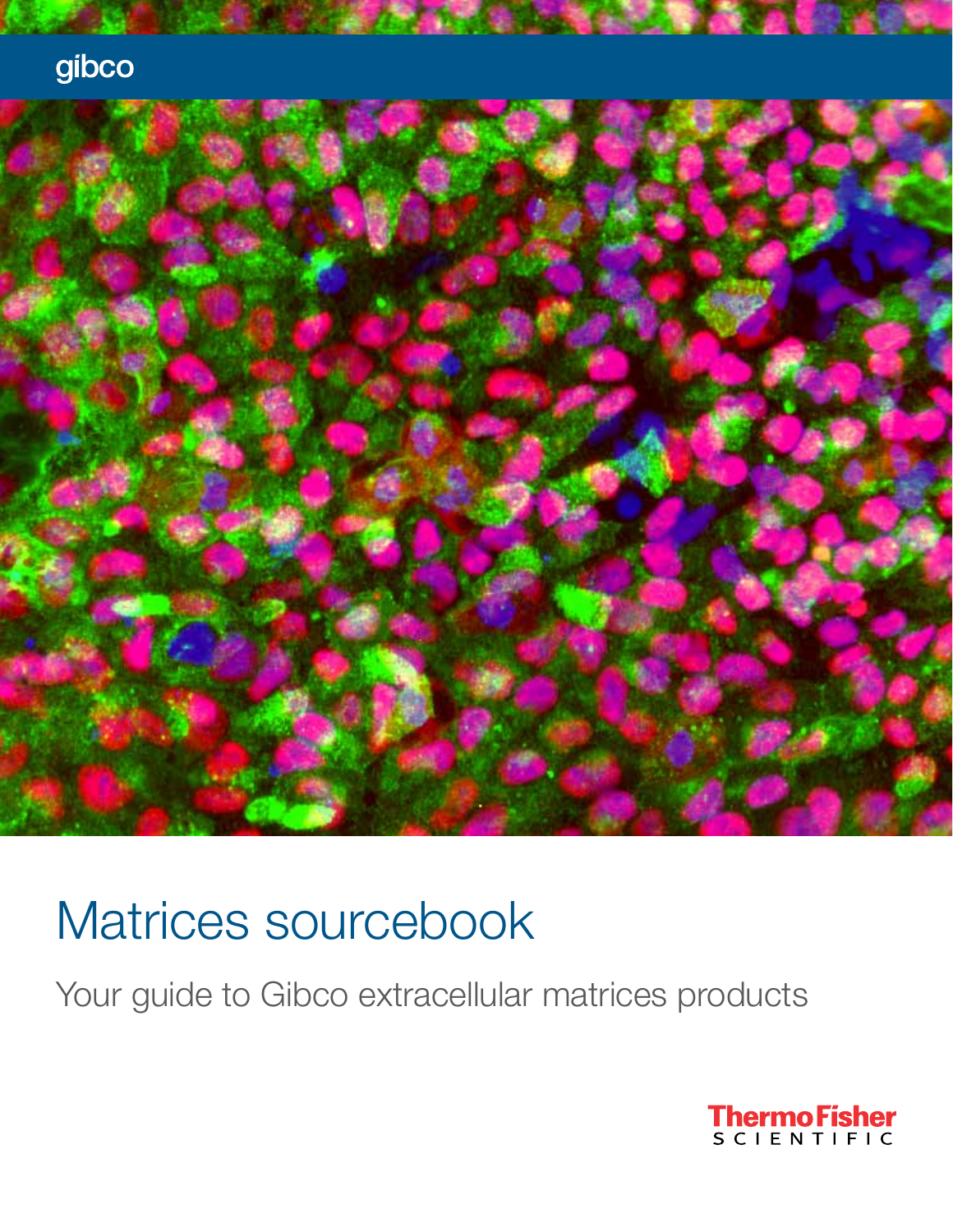# Introduction

Gibco™ products, including extracellular matrices, 3D scaffolds, and attachment proteins, are essential tools for providing enhanced cell function resulting in more *in vivo*-like cell morphology, physiologically relevant environments, and better intercellular interactions. Our products offer:

- Proven technologies essential for cell attachment
- Lot-to-lot product consistency for ease of use and greater confidence
- Broad range of applications including liver and skin biology, stem cell research, neuroscience, and oncology

#### Geltrex matrix products

Gibco™ Geltrex™ matrix products are a soluble form of reduced growth factor (RGF) basement membrane extract (BME) purified from murine Engelbreth-Holm-Swarm tumor cells. All Geltrex products are free of the lactate dehydrogenase–elevating virus (LDEV), making them ideal for all types of cell culture and mouse *in vivo* research. In addition, consistent protein concentration from lot-to-lot and functional testing on each lot helps to decrease variability in your cell culture experiments.





(A) Representative fluorescent (calcein AM staining) and (B) phase contrast images of endothelial cell tube formation. Gibco™ Geltrex™ BME induces the reorganization of human umbilical vein endothelial cells (HUVECs) into 3D capillary-like structures.



Human mammary epithelial cells (HMEC) in threedimensional culture using Geltrex BME were prepared using the HMEC 3D Cell Culture Protocol. Phase contrast images of cells were taken 2 days following transfer to three-dimensional culture. (A) Live-cell phase contrast images of acinar structures. (B) Hematoxylin and eosin (H&E)-stained images of formalin-fixed HMEC 3D cultures. Three-dimensional structures were sectioned perpendicular to the plane of the growth surface.

(A) Phase contrast image of H9 embryonic stem cells grown in Gibco™ Essential 8™ Medium (Cat. No. A1517001) on Geltrex hESC-qualified ready-to-use matrix. (B) Cells stained for TRA-1-60 expression.



### Gibco<sup>™</sup> Geltrex<sup>™</sup> hESC-qualified Ready-To-Use **Matrix**

Ready. Set. Grow.

Geltrex hESCqualified Ready-To-Use Reduced Growth Factor Basement Membrane Matrix, used for stem cell applications, is stored in the refrigerator (2–8°C) and comes ready to use—which means no thawing, diluting, or premature gelling.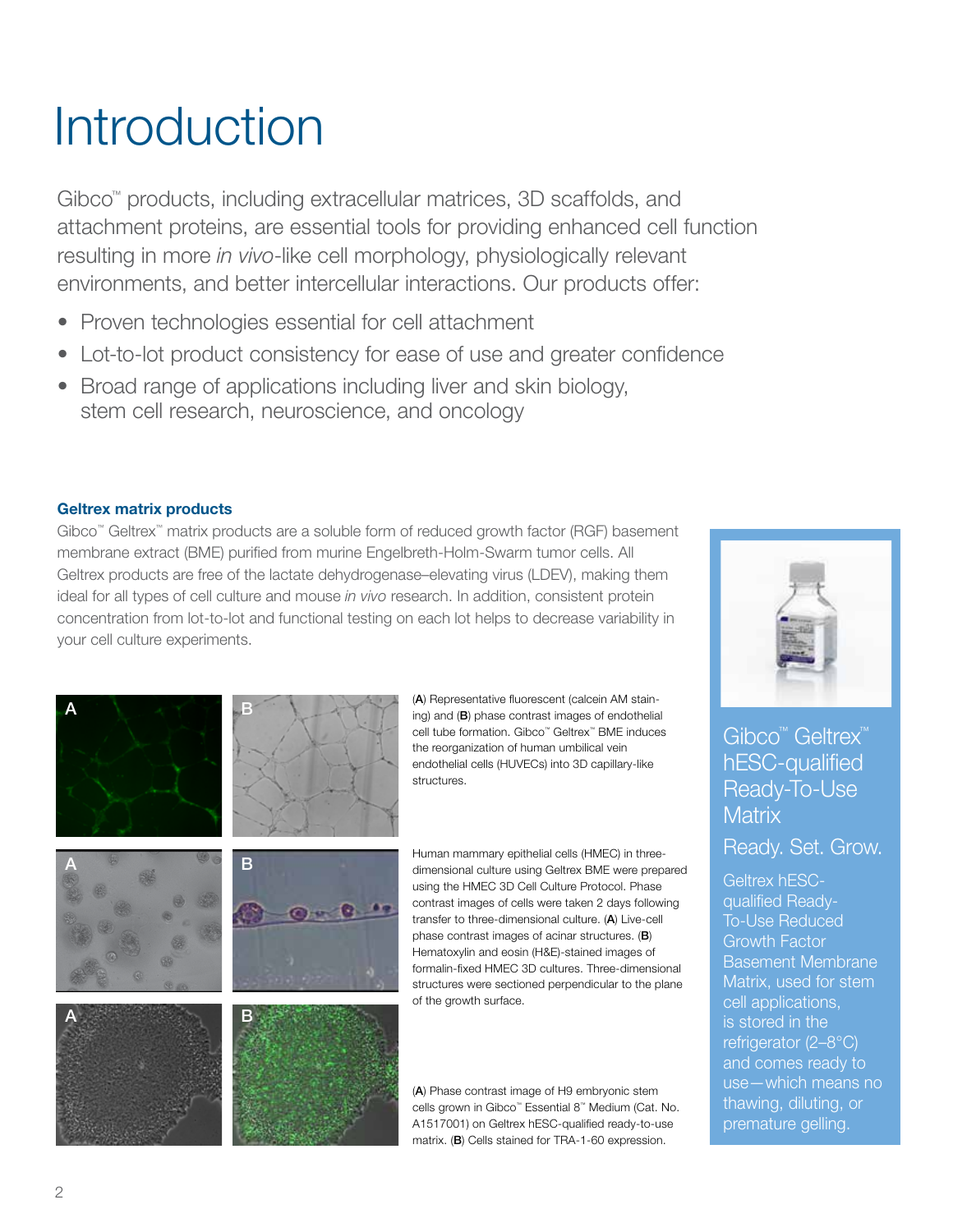#### Gibco Geltrex matrix methods

Thin gel method: For applications such as endothelial cell differentiation into capillary-like structures (tube assay), a thin gel is needed.

Thick gel method: For applications such as the differentiation of rat aorta tissue into capillary-like structures (ring assay), or cell invasion assays, a thick gel is needed.

#### Thin gel method (non-gelling): For

applications such as propagation of primary cells that only need a protein layer and not a protein matrix, the thin layer method should be used.

| <b>Product</b>                                                                      | <b>Quantity</b> | Cat. No. |
|-------------------------------------------------------------------------------------|-----------------|----------|
| Geltrex hESC-qualified Ready-To-Use Reduced Growth Factor (RGF)<br>Membrane Matrix* | $50 \text{ ml}$ | A1569601 |
| Geltrex LDEV-Free RGF Basement Membrane Matrix                                      | 1 ml            | A1413201 |
| Geltrex LDEV-Free RGF Basement Membrane Matrix                                      | 5 <sub>m</sub>  | A1413202 |
| Geltrex LDEV-Free hESC-qualified RGF Basement Membrane Matrix                       | $1 \text{ ml}$  | A1413301 |
| Geltrex LDEV-Free hESC-qualified RGF Basement Membrane Matrix                       | 5 mL            | A1413302 |

\*The concentration of Geltrex hESC-qualified Ready-to-Use has been optimized for expansion of pluripotent stem cells (PSCs) and is not applicable to culture of other cell types.

#### Laminin

Laminin is the major glycoprotein component of basement membranes and is used to culture a variety of cell types.

Mouse laminin is isolated from Engelbreth-Holm-Swarm sarcoma cells. Among the functions it modulates are cell attachment, cell spreading, cell growth and motility, promotion of epithelial differentiation, modification of leukocyte function, and stimulation of neurite outgrowth.

Human Laminin-521 is expressed in blastocysts and therefore is ideally suited to culture of PSCs. It has been shown to improve reprogramming efficiency and recovery during challenging transitions.



Human ESCs cultured on rhLaminin-521 in Essential 8 Medium for 20 passages maintain pluripotency. Human embryonic stem cells (ESCs) were grown under feeder-free conditions using Essential 8 Medium in wells coated with rhLaminin-521. The cells were stained for pluripotency markers using the PSC 4-Marker ICC Kit (Cat. No. A24881).

| <b>Product</b>                 | <b>Quantity</b> | Cat. No. |
|--------------------------------|-----------------|----------|
| Laminin Mouse Protein, Natural | 1 ma            | 23017015 |
| Recombinant Human Laminin-521  | 0.1 ma          | A29248   |
| Recombinant Human Laminin-521  | 1 ma            | A29249   |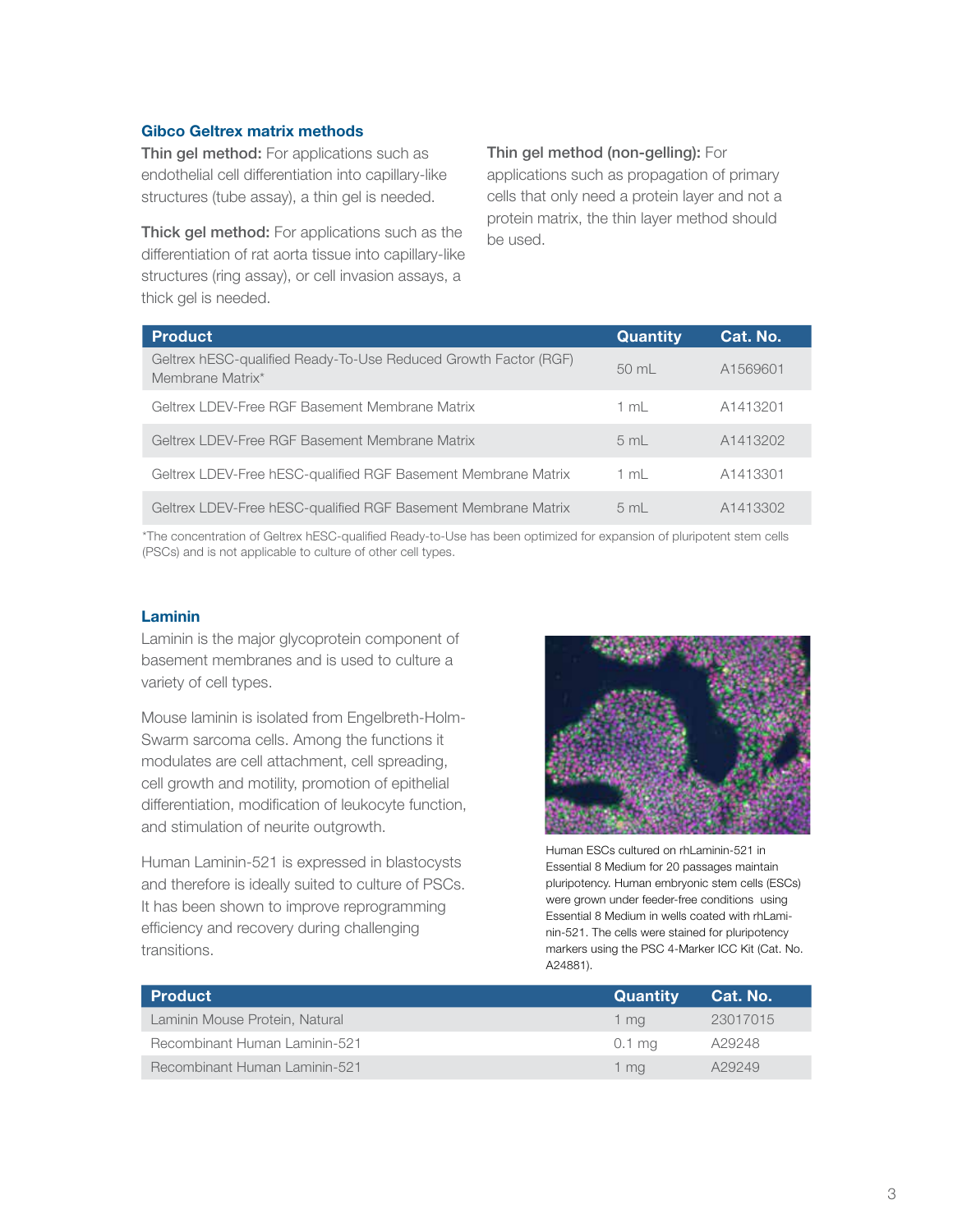#### **Collagen**

Gibco™ Collagen type I is a heterotrimeric extracellular matrix protein found in the skin and other connective tissues. It is the most widely used extracellular matrix protein for cell culture, facilitating cell attachment, growth, differentiation, migration, and tissue morphogenesis. Collagen type I is commonly used to culture endothelial cells, muscle cells, hepatocytes, and a variety of related cell types.



Rat liver sinusoidal endothelial cells (LSEC) cultured on collagen type I and stained for SE-1 expression.

| <b>Product</b>                              | Quantity        | Cat. No. |
|---------------------------------------------|-----------------|----------|
| Collagen I, Rat Tail                        | $20 \text{ ml}$ | A1048301 |
| Collagen I, Bovine                          | $10 \text{ ml}$ | A1064401 |
| Collagen I, Coated Plate, 6-well, Rat Tail  | 5 plates        | A1142801 |
| Collagen I, Coated Plate, 24-well, Rat Tail | 5 plates        | A1142802 |
| Collagen I, Coated Plate, 96-well, Rat Tail | 5 plates        | A1142803 |

#### Coating Matrix Kit

Gibco™ Coating Matrix Kit is an animal origin-free kit that enhances the growth of human keratinocytes *in vitro* and is intended for use in conjunction with Gibco™ EpiLife™ Medium or other similar keratinocyte media and a supplement combination. The kit contains one vial of recombinant plant type-1 collagen and a dilution medium. The kit may also be used for the primary isolation of keratinocytes in an animal origin-free environment.



Human epidermal keratinocytes grown in EpiLife Medium on Coating Matrix.

| l Product                       | Quantity Cat. No. |              |
|---------------------------------|-------------------|--------------|
| Coating Matrix Kit, Recombinant | 1 Kit             | <b>R011K</b> |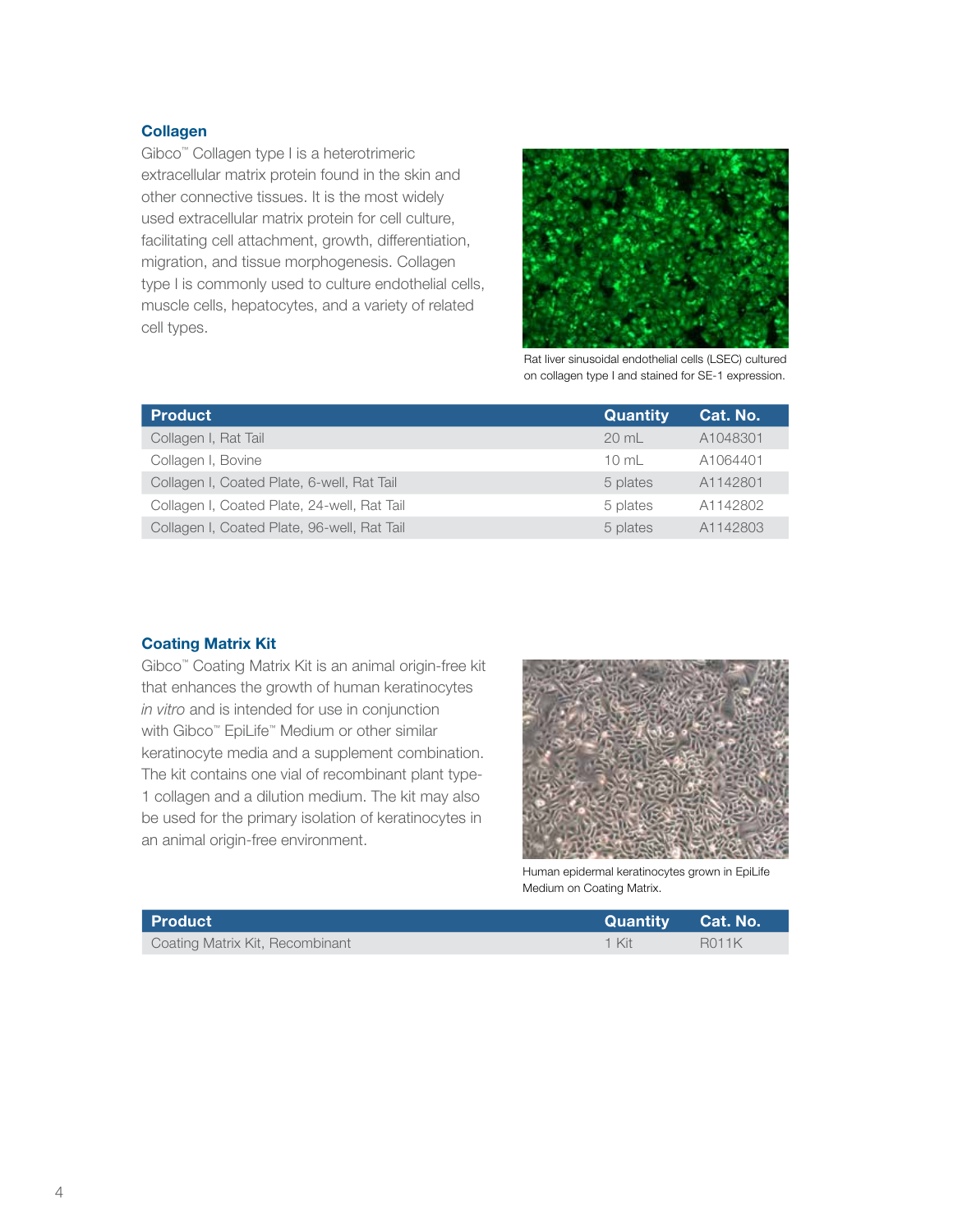#### **Fibronectin**

Gibco™ Fibronectin protein is a large cell-surface and plasma protein that exhibits structural and adhesive properties in cell-associated fibrillar matrices. Fibronectin is important for cell attachment, proliferation, and migration, and is most commonly used in stem cell and neural applications.



BHK-21 cells grown on fibronectin protein.

| <b>Product</b>                     | Quantity Cat. No. |          |
|------------------------------------|-------------------|----------|
| Fibronectin Bovine Protein, Plasma | 1 ma              | 33010018 |
| Fibronectin Human Protein, Plasma  | 5 <sub>ma</sub>   | 33016015 |

#### Attachment Factor Protein (0.1% gelatin)

Gibco™ Attachment Factor (AF) Protein is a sterile solution (1X) containing gelatin at 0.1%. When used to coat culture surfaces, AF enhances the growth of endothelial cells. AF is commonly used when plating murine embryonic fibroblasts (MEFs) for feeder-based human and murine stem cell culture.



Mouse embryonic fibroblasts grown on AF protein.

| l Product                 | Quantity Cat. No. |         |
|---------------------------|-------------------|---------|
| Attachment Factor Protein | $100 \text{ mL}$  | S006100 |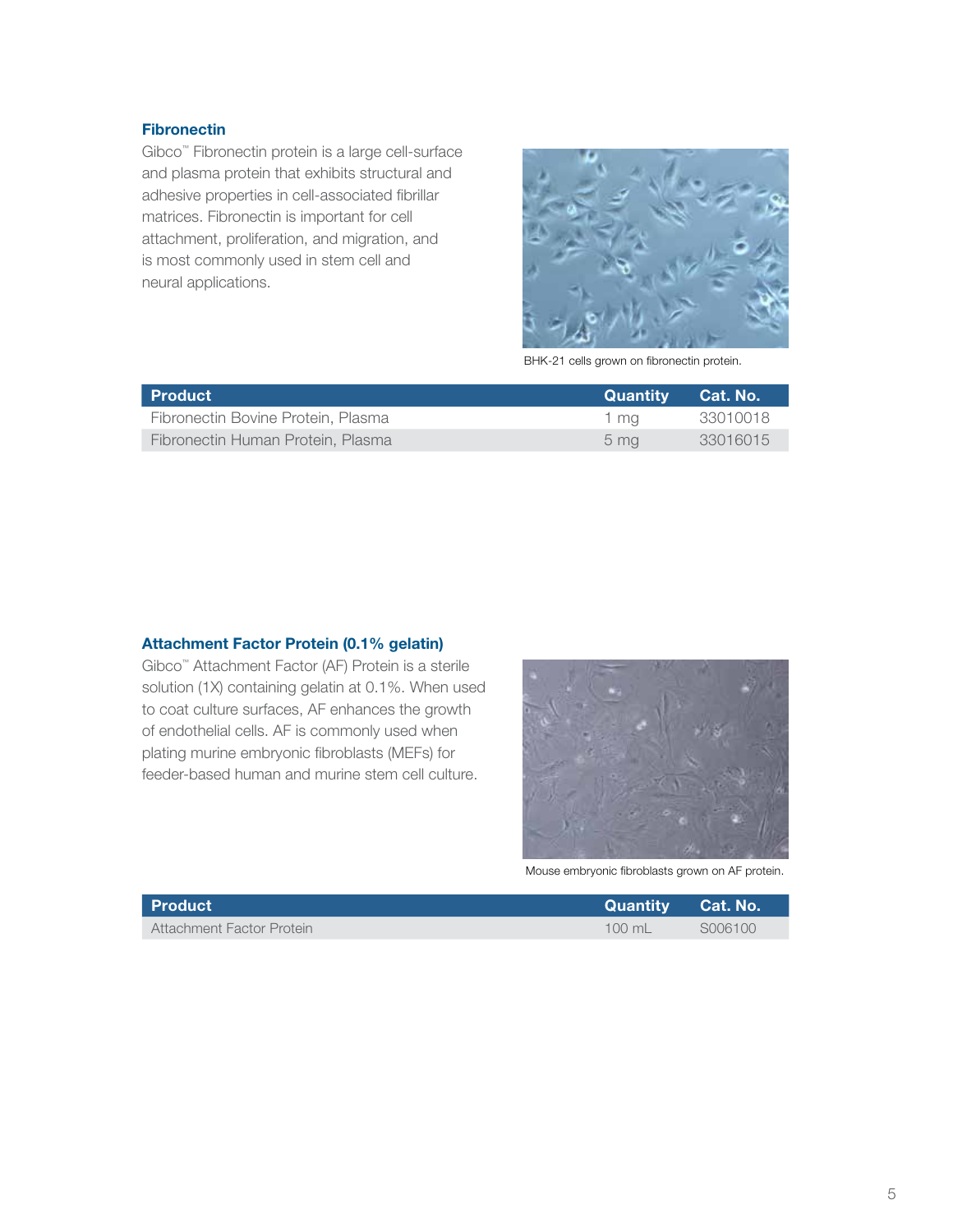#### AlgiMatrix 3D Culture System

The Gibco™ AlgiMatrix™ 3D Culture System is a user-friendly, animal origin–free bioscaffold for the development of higher-fidelity cell culture models. The AlgiMatrix system supports formation of 3D cellular aggregates that more closely reflect normal cell morphology and are suitable for many cellbased screening procedures such as multicellular tumor spheroid assays and hepatocyte cocultures.

#### Other features of the AlgiMatrix system include:

- Three-dimensional, porous alginate cell culture platform
- Chemically defined, animal origin–free material
- Supports formation of 3D cellular aggregates that more closely reflect normal cell morphology and behavior
- Easy visualization of cells
- Non-enzymatic cell recovery within minutes
- Lyophilized product available in 6-well, 24-well, and 96-well plate formats



Coherent spheroidal structure formed by C3A cells cultured for three weeks on AlgiMatrix 3D Culture System plates.

| <b>Product</b>                      | <b>Quantity</b>            | Cat. No. |
|-------------------------------------|----------------------------|----------|
| AlgiMatrix 3D Culture System        | 1 x 96-well plate          | 12684015 |
| AlgiMatrix 3D Culture System        | $1 \times 24$ -well plate  | 12684023 |
| AlgiMatrix 3D Culture System        | $5 \times 96$ -well plates | 12684031 |
| AlgiMatrix 3D Culture System        | 4 x 24-well plates         | 12684049 |
| AlgiMatrix 3D Culture System        | $1 \times 6$ -well plate   | A1098201 |
| AlgiMatrix 3D Culture System        | 4 x 6-well plates          | A1098202 |
| AlgiMatrix Firming Buffer           | $50 \text{ mL}$            | A1091501 |
| <b>AlgiMatrix Dissolving Buffer</b> | $50 \text{ ml}$            | A1134001 |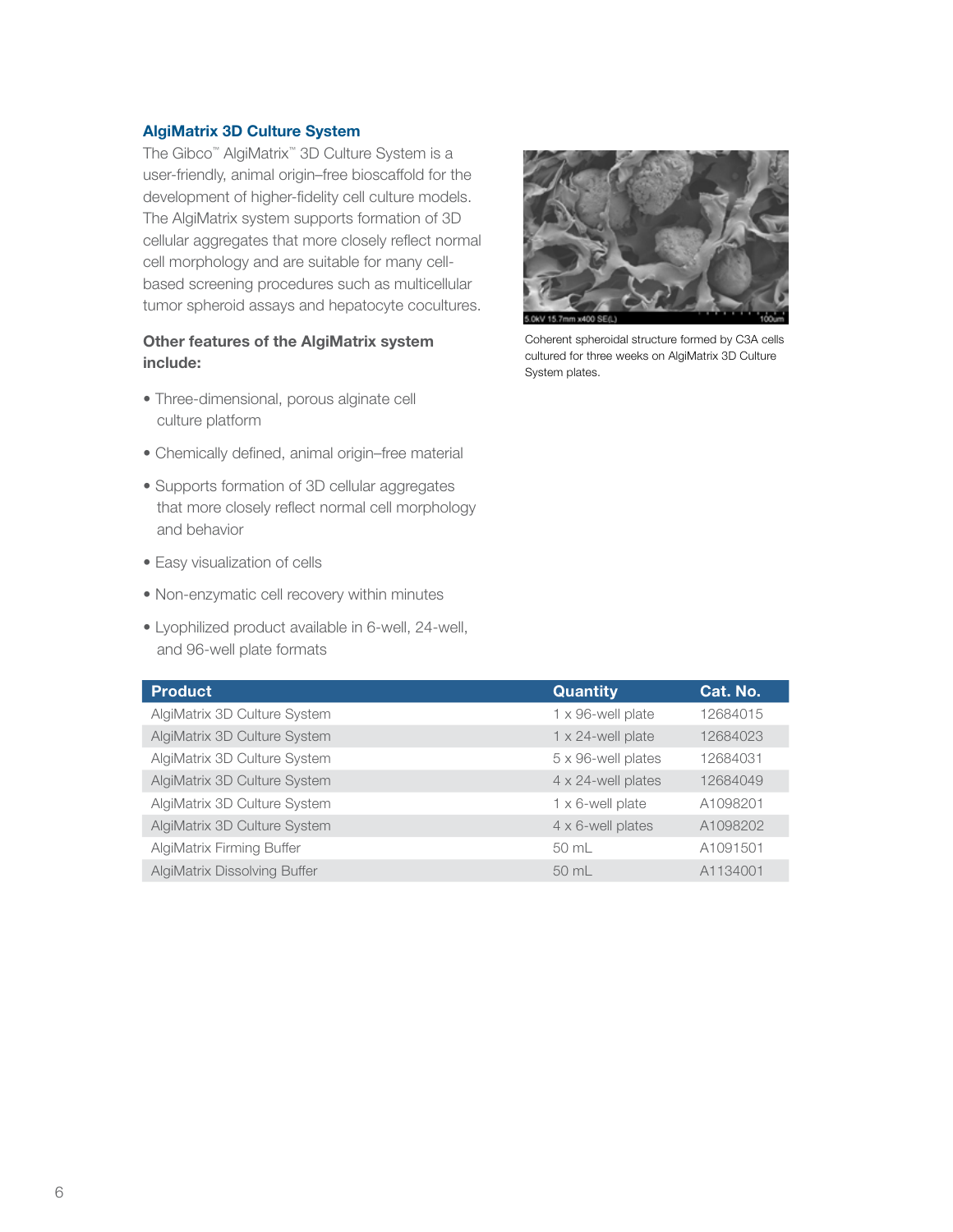#### Vitronectin (VTN-N)

Gibco™ Vitronectin recombinant human protein provides a defined surface for feeder-free culture of PSCs. When used with Essential 8 Medium, VTN-N has been proven to maintain pluripotency and normal growth characteristics in multiple PSC lines. In addition, VTN-N has been shown to support PSC growth for >50 passages without any signs of karyotypic abnormalities and to maintain the ability of PSCs to differentiate into all three germline lineages.

Also available, Gibco™ CTS™ Vitronectin, has been designed specifically for use in clinical research. When used with Gibco™ CTS™ Essential 8™ Medium, this system offers a seamless transition from the research bench to clinical applications.



Induced pluripotent stem cells (iPSCs) derived from BJ fibroblasts using the Invitrogen™ CytoTune™-iPS Sendai Reprogramming Kit (Cat. No. A1378001) after more than eight passages in Essential 8 Medium (Cat. No. A1517001) and 0.5  $\mu$ g/cm<sup>2</sup> VTN-N. Cells were stained for (A) intracellular markers and (B) surface markers of pluripotency.

| l Product                                                | <b>⊺Quantitv</b> i | ⊦Cat. No.' |
|----------------------------------------------------------|--------------------|------------|
| Vitronectin (VTN-N) Recombinant Human Protein, Truncated | 1 ml               | A14700     |
| CTS Recombinant Human Vitronectin*                       | 1 ml               | A27940     |

\*U.S. Pharmacopeia <1043> Ancillary materials for cell, gene, and tissue-engineering products.

#### CTS CELLstart Substrate

Gibco™ CTS™ CELLstart™ (cell therapy systems) Substrate is a defined substrate, containing only components of human origin (xeno-free). The Gibco™ CTS™ product line enables you to reduce your burden in qualifying reagents during your transition from research applications to clinical applications. CTS CELLstart substrate supports growth of human embryonic, induced pluripotent, mesenchymal, and neural stem cells.



Gibco™ StemPro™ BM Mesenchymal Stem Cells (Cat. No. A15652) grown on CTS CELLstart under hypoxic conditions in Gibco™ StemPro™ MSC SFM XenoFree (Cat. No. A1067501).

| <b>Product</b> | <b>Quantity</b> Cat. No. |                      |
|----------------|--------------------------|----------------------|
| CTS CELLstart  | 2mL                      | A <sub>1014201</sub> |

For Research Use or Manufacturing of Cell, Gene, or Tissue-Based Products. CAUTION: Not intended for direct administration into humans or animals.